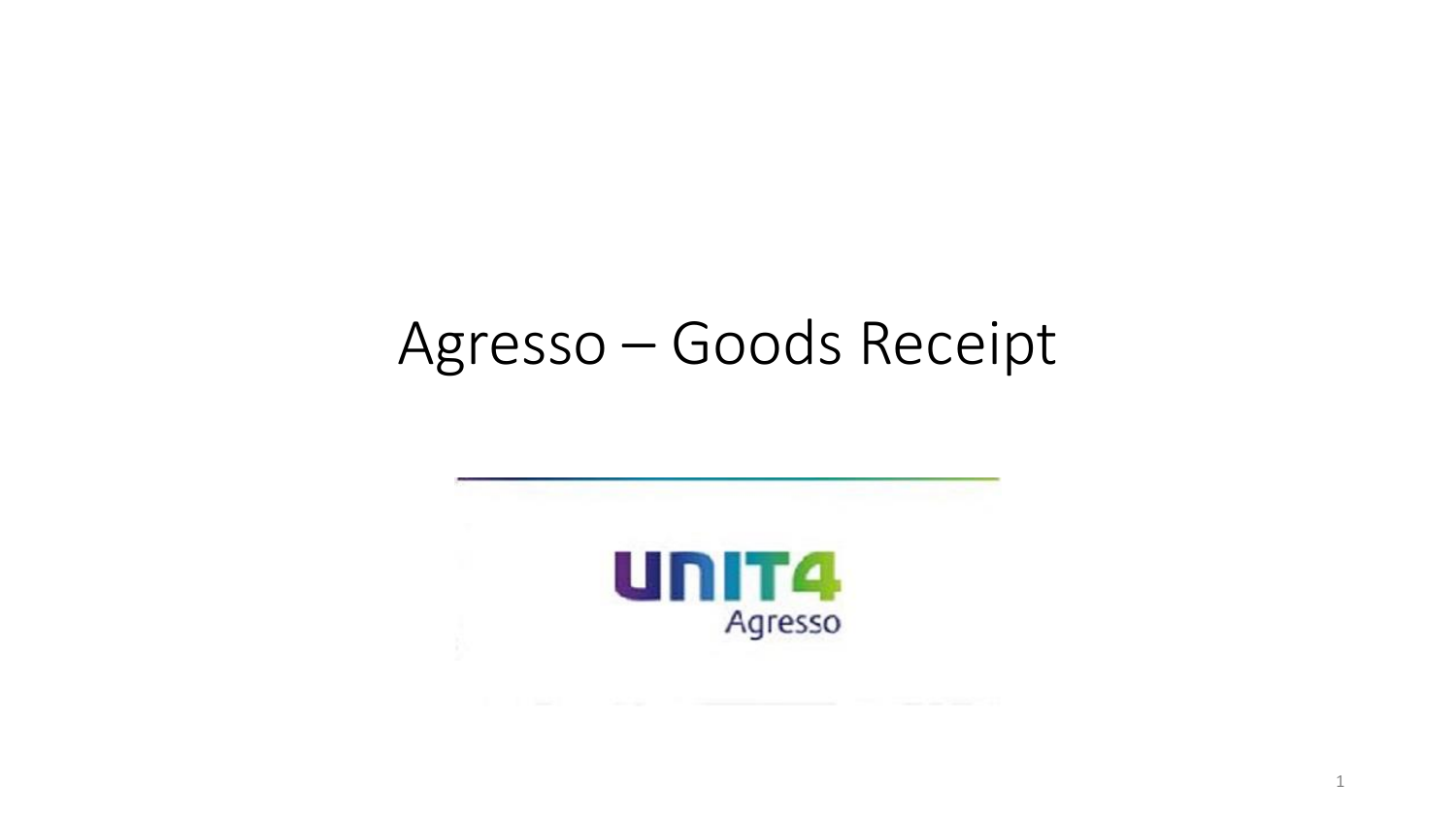## Goods Receipt



A Goods Receipt should be performed on Agresso when you have received the goods or service you have ordered from a supplier, a prompt to complete this should be a Delivery Note which should be provided upon Delivery (services provided do not tend to submit a Delivery Note)

The Goods Receipt can be found:

|                   | <b>Requisitions</b>       | <b>Purchase orders</b> |  |  |
|-------------------|---------------------------|------------------------|--|--|
| Your employment   |                           |                        |  |  |
|                   | A Requisitions - standard | <b>A</b> Goods receipt |  |  |
| Time and expenses | Own requisitions          |                        |  |  |
|                   |                           |                        |  |  |
| Procurement       |                           |                        |  |  |
|                   |                           |                        |  |  |
| Reports           |                           |                        |  |  |
|                   |                           |                        |  |  |
|                   |                           |                        |  |  |

Manu-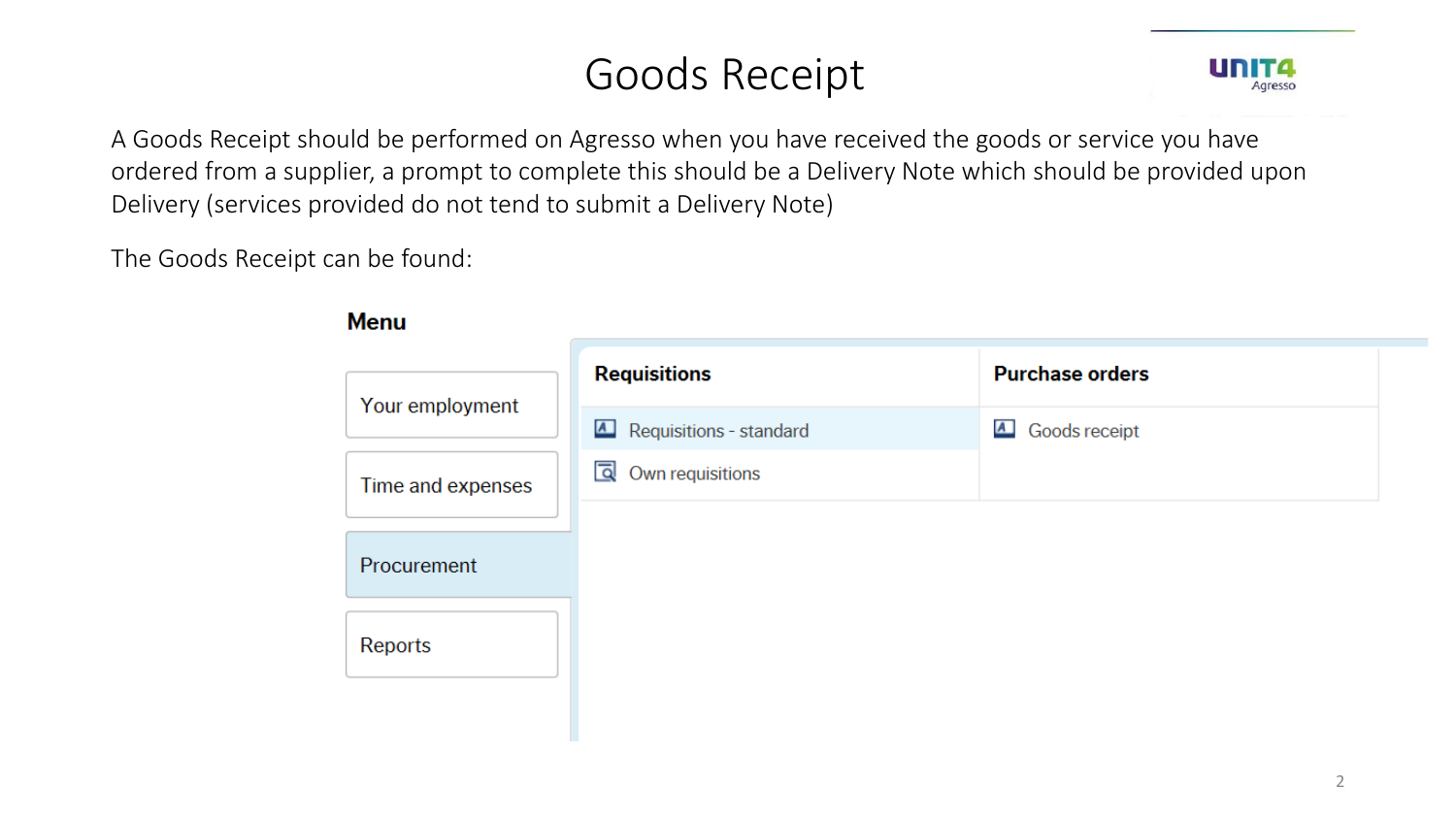### Goods Receipt



#### Once open the Goods Receipt task should look as follows:

| $\boxed{\oslash}$ $\boxed{\oslash}$ ?<br>$\curvearrowright$<br><b>Order information</b><br><b>References</b><br><b>Delivery</b><br>Requested by<br>Delivery date<br>Order status<br>Order number<br>Ordered<br><b>XXXXXXXXXXXXX</b><br>$\sqrt{2}$<br>03/12/2015<br>631779<br><b>External reference</b><br>Supplier<br>Delivery time<br><b>GALWAY STATIONERY SUPPLIES LTD</b><br><b>REQ 27619-ML</b><br>00:00<br><b>Order details</b><br>Order line<br>Supplier product<br>Supplier product description<br>Product<br>Order qty<br>Previously received<br>Qty. received<br>Unit<br>Unit price<br>Description<br>Ordered amount<br>0.00<br>330.00<br>1 FURN99<br>FURN99<br>FURN - Other / General<br>1.00<br>330.00<br>0.00<br>EA<br>FURN - Other / General<br>FURN - Other / General<br>1.00<br>0.00<br>0.00<br>Σ<br>Goods received Delete<br>Batch and serial information<br>Set received to zero<br>Add<br>* Additional delivery information<br>* Additional product information<br>Ref: Insight/DERI, 305<br>PXXXXXXXXXXXXXXXX<br>$\curvearrowright$<br>∧<br>LG <sub>3</sub><br>(NEXXXXXXMXXX<br>$\checkmark$<br>☆ GL Analysis | 這<br>Goods receipt X |       |               |          |  |         |               |
|----------------------------------------------------------------------------------------------------------------------------------------------------------------------------------------------------------------------------------------------------------------------------------------------------------------------------------------------------------------------------------------------------------------------------------------------------------------------------------------------------------------------------------------------------------------------------------------------------------------------------------------------------------------------------------------------------------------------------------------------------------------------------------------------------------------------------------------------------------------------------------------------------------------------------------------------------------------------------------------------------------------------------------------------------------------------------------------------------------------------------------|----------------------|-------|---------------|----------|--|---------|---------------|
|                                                                                                                                                                                                                                                                                                                                                                                                                                                                                                                                                                                                                                                                                                                                                                                                                                                                                                                                                                                                                                                                                                                                  |                      |       |               |          |  |         |               |
|                                                                                                                                                                                                                                                                                                                                                                                                                                                                                                                                                                                                                                                                                                                                                                                                                                                                                                                                                                                                                                                                                                                                  |                      |       |               |          |  |         |               |
|                                                                                                                                                                                                                                                                                                                                                                                                                                                                                                                                                                                                                                                                                                                                                                                                                                                                                                                                                                                                                                                                                                                                  |                      |       |               |          |  |         |               |
|                                                                                                                                                                                                                                                                                                                                                                                                                                                                                                                                                                                                                                                                                                                                                                                                                                                                                                                                                                                                                                                                                                                                  |                      |       |               |          |  |         |               |
|                                                                                                                                                                                                                                                                                                                                                                                                                                                                                                                                                                                                                                                                                                                                                                                                                                                                                                                                                                                                                                                                                                                                  |                      |       |               |          |  |         |               |
|                                                                                                                                                                                                                                                                                                                                                                                                                                                                                                                                                                                                                                                                                                                                                                                                                                                                                                                                                                                                                                                                                                                                  |                      |       |               |          |  |         |               |
|                                                                                                                                                                                                                                                                                                                                                                                                                                                                                                                                                                                                                                                                                                                                                                                                                                                                                                                                                                                                                                                                                                                                  |                      |       |               |          |  |         |               |
|                                                                                                                                                                                                                                                                                                                                                                                                                                                                                                                                                                                                                                                                                                                                                                                                                                                                                                                                                                                                                                                                                                                                  |                      |       |               |          |  |         |               |
|                                                                                                                                                                                                                                                                                                                                                                                                                                                                                                                                                                                                                                                                                                                                                                                                                                                                                                                                                                                                                                                                                                                                  |                      |       |               |          |  |         |               |
|                                                                                                                                                                                                                                                                                                                                                                                                                                                                                                                                                                                                                                                                                                                                                                                                                                                                                                                                                                                                                                                                                                                                  |                      |       |               |          |  |         |               |
|                                                                                                                                                                                                                                                                                                                                                                                                                                                                                                                                                                                                                                                                                                                                                                                                                                                                                                                                                                                                                                                                                                                                  |                      |       |               |          |  |         |               |
|                                                                                                                                                                                                                                                                                                                                                                                                                                                                                                                                                                                                                                                                                                                                                                                                                                                                                                                                                                                                                                                                                                                                  |                      |       |               |          |  |         |               |
|                                                                                                                                                                                                                                                                                                                                                                                                                                                                                                                                                                                                                                                                                                                                                                                                                                                                                                                                                                                                                                                                                                                                  |                      |       |               |          |  |         |               |
|                                                                                                                                                                                                                                                                                                                                                                                                                                                                                                                                                                                                                                                                                                                                                                                                                                                                                                                                                                                                                                                                                                                                  |                      |       |               |          |  |         |               |
| Tay evetam                                                                                                                                                                                                                                                                                                                                                                                                                                                                                                                                                                                                                                                                                                                                                                                                                                                                                                                                                                                                                                                                                                                       | Subacc<br>Account    | Emnnn | <b>Rudacc</b> | Tay code |  | Percent | <b>Amount</b> |
| Clear<br>Workflow user log<br>Log book<br>About M+<br>FAQ for Agresso<br>Save<br>Export                                                                                                                                                                                                                                                                                                                                                                                                                                                                                                                                                                                                                                                                                                                                                                                                                                                                                                                                                                                                                                          |                      |       |               |          |  |         |               |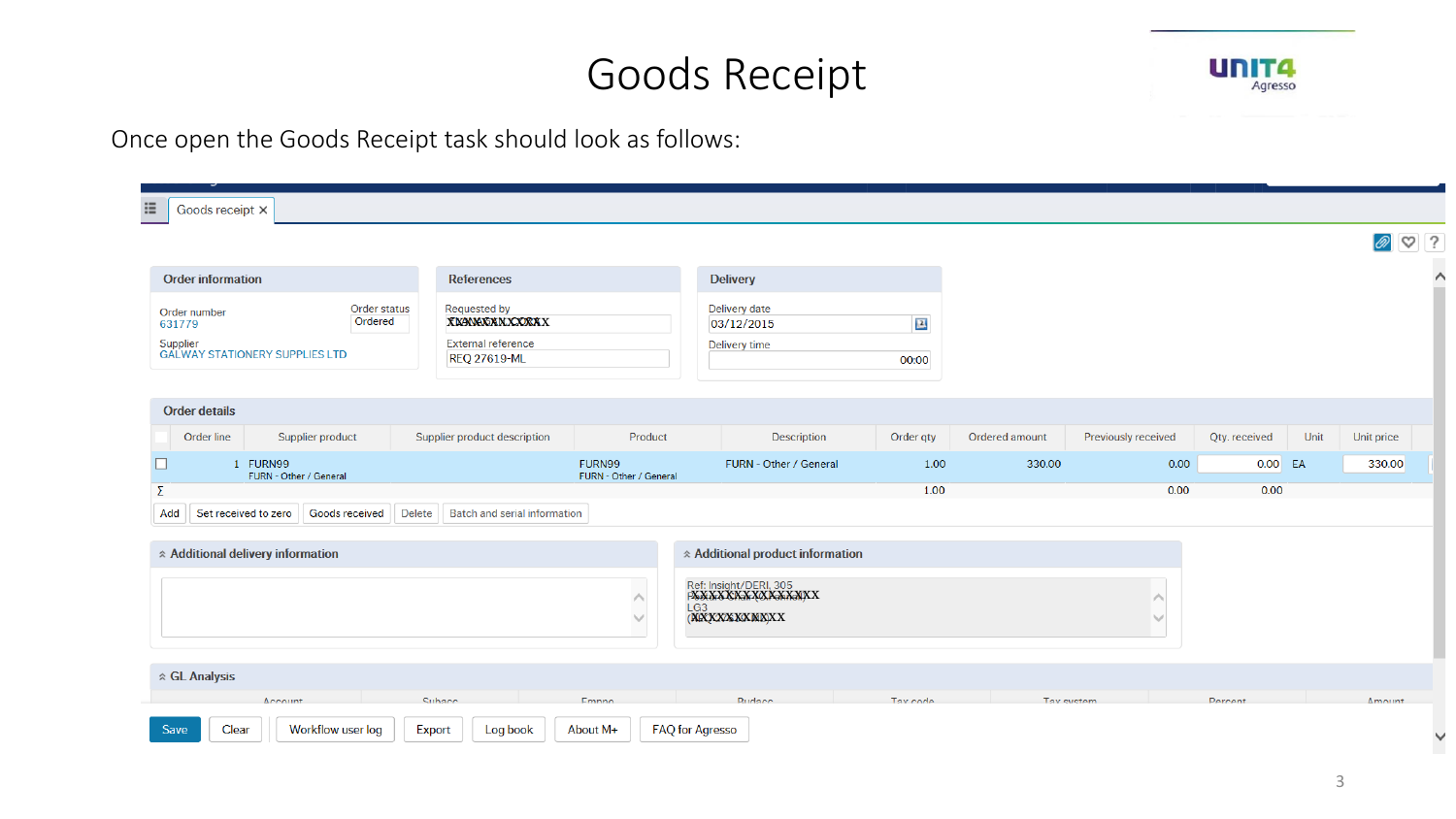### Goods Receipt

Now that you have the PO information on screen the 'Qty. received' column will automatically be populated with the outstanding quantity left on the order you placed, you can adjust the quantity received for each item on the delivery by changing the values in this column.

On occasion you may not receive the full order you placed in one delivery, if you have not received an item please make sure you amend the value to zero (0).

Once you are happy with the changes you have made please click

If you have made an error and are not happy with the changes click  $\|\mathbf{C}_\mathsf{learn}\|$  and start again.

Save

Once you have saved you should see the following at the top of the screen: Receipt no:  $40031331$ 

Which confirms you have completed the Goods Receipt process.

4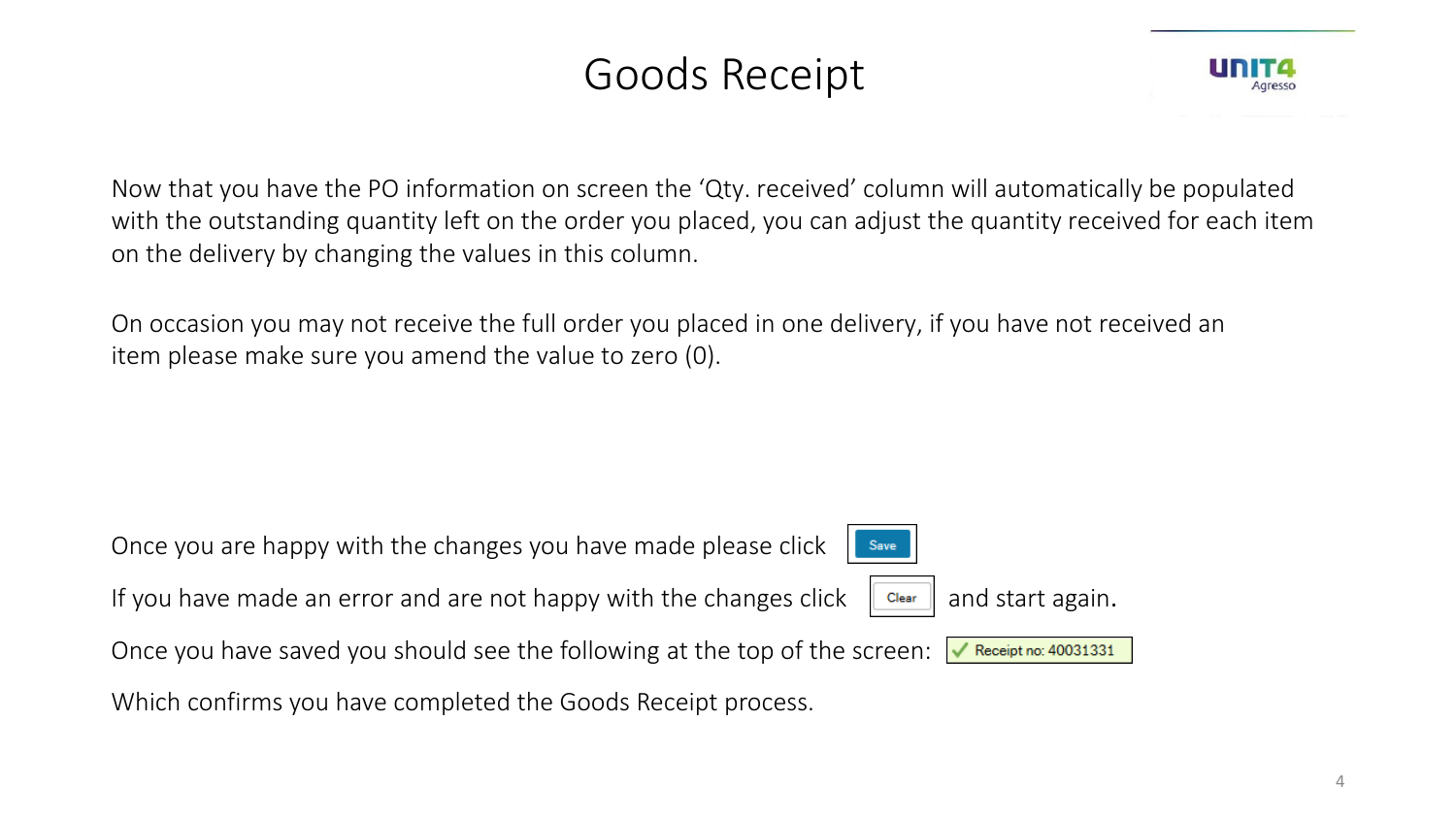



# Please be aware that the purpose of the Goods Receipt is to confirm the quantity you received not the value.